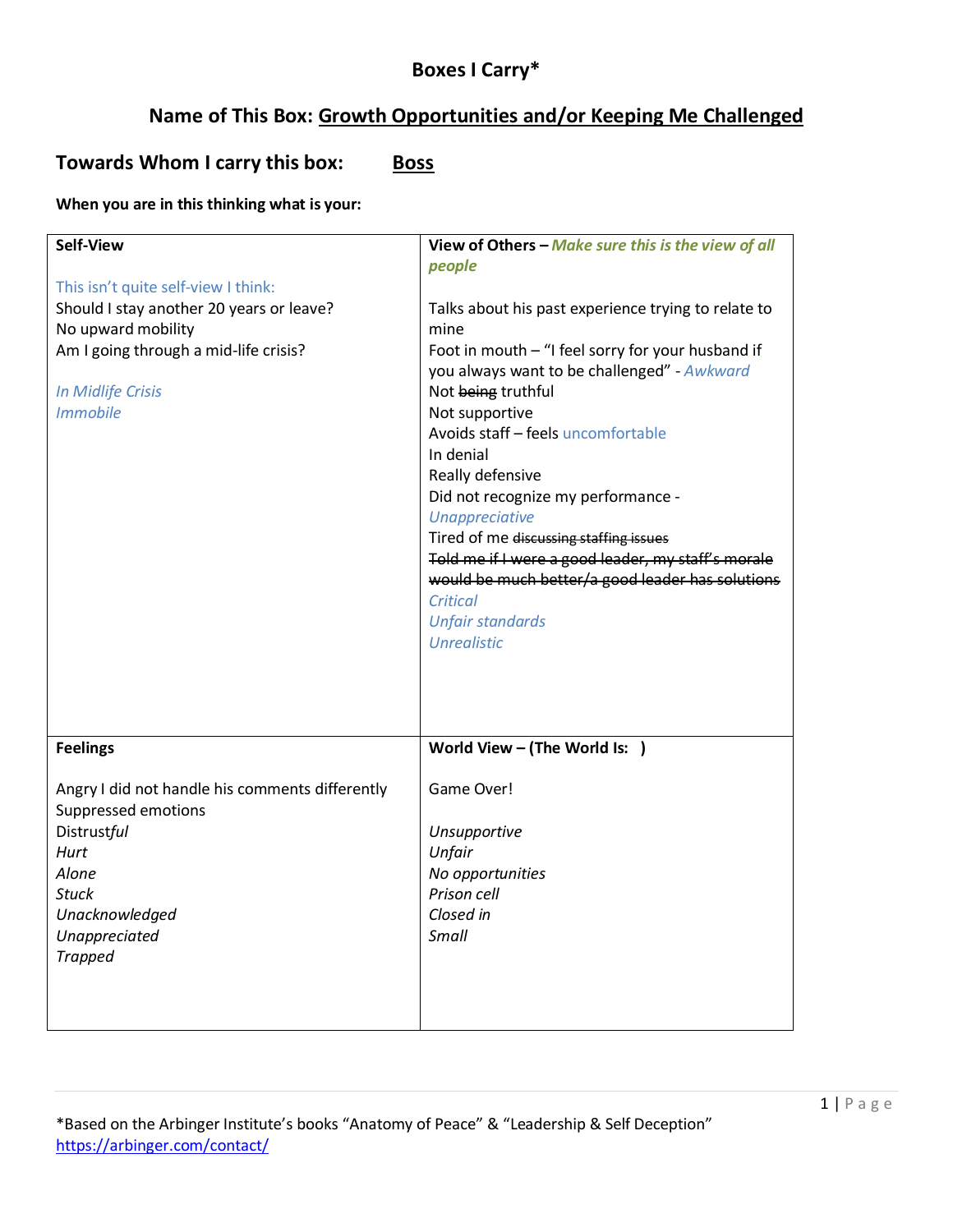# **Questions to reflect upon**

How would you "typecast" Boss – obstacle, vehicle to get what you want, or irrelevant? Obstacle and at times irrelevant.

How does viewing the world from this view feel stuck? (Client couldn't relate to this question)

Can you remember a time when you didn't feel this way? (Client couldn't think of a time – we ran out of time to pursue further during session – will look at this at a later time)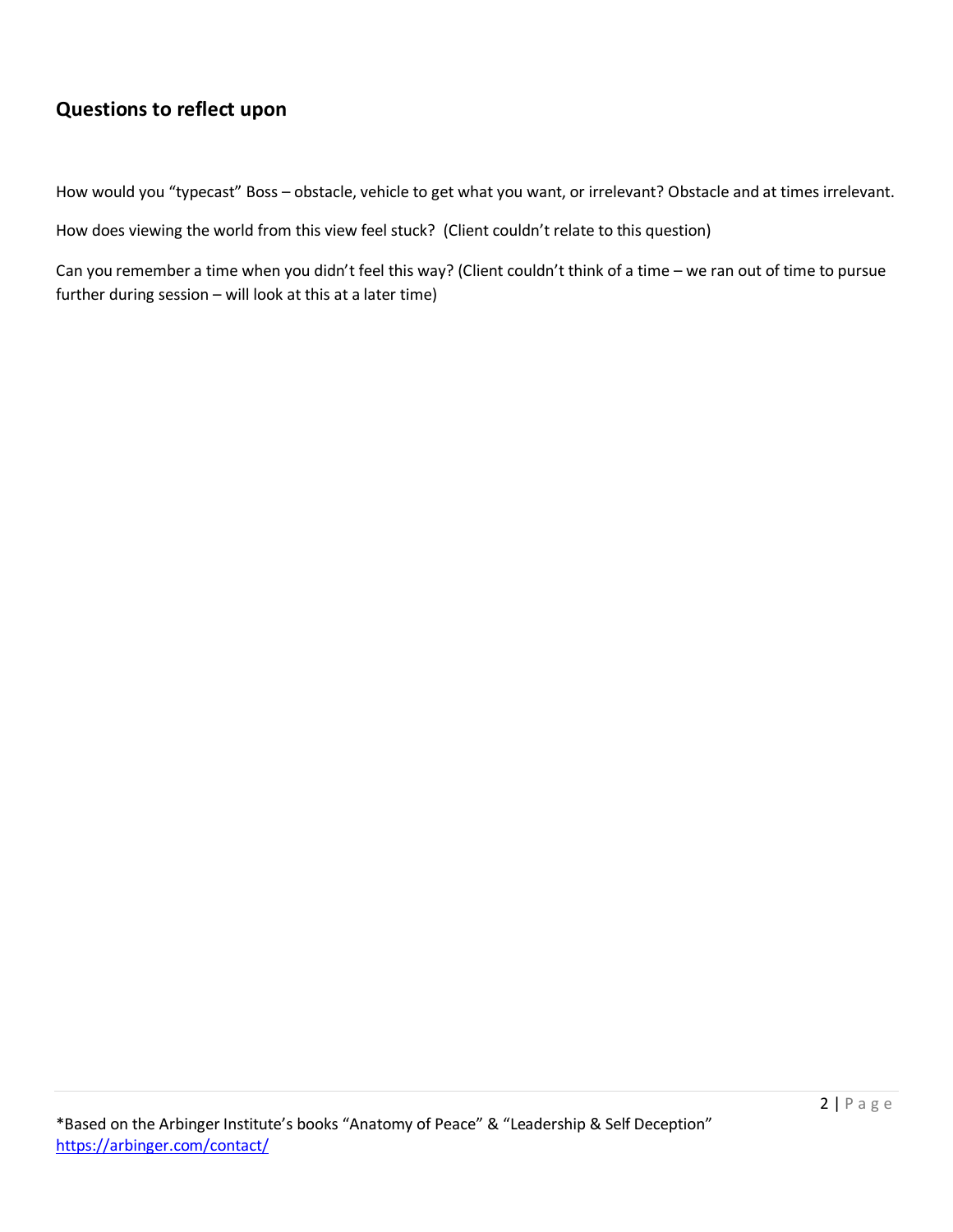### **"Out of the Box" View\***

**Name of this "Out of Box" View: A Grey Box**

**When things are going well:**

| <b>My Self View</b>                                                                                     | View of Others - make sure this is the view of all others                                                                                                                                                                                                                                                                                                    |
|---------------------------------------------------------------------------------------------------------|--------------------------------------------------------------------------------------------------------------------------------------------------------------------------------------------------------------------------------------------------------------------------------------------------------------------------------------------------------------|
| Good<br>Self-reflect on what did I miss - These don't sound like out<br>of the box<br>Perfectionist bug | Likeable<br>Supportive<br>Not present<br>When in comfort zone - owns it/gives kudos                                                                                                                                                                                                                                                                          |
| <b>Feelings</b>                                                                                         | World View - (The World Is: )                                                                                                                                                                                                                                                                                                                                |
|                                                                                                         | Be more forgiving of his choice of words - Forgiving                                                                                                                                                                                                                                                                                                         |
| Good<br>Question why I can't feel this way more often                                                   |                                                                                                                                                                                                                                                                                                                                                              |
|                                                                                                         | I love picking up my daughter and seeing her delight -<br><b>Delightful</b><br>I want to be more present $-A$ good place to be present<br>Have more work/life balance - Balanced<br>Reprioritize and refocus on family - Family focused<br><b>Need more grounding - Grounded</b><br><b>I don't want to be a Work Nazi</b><br>I want to let go of controlling |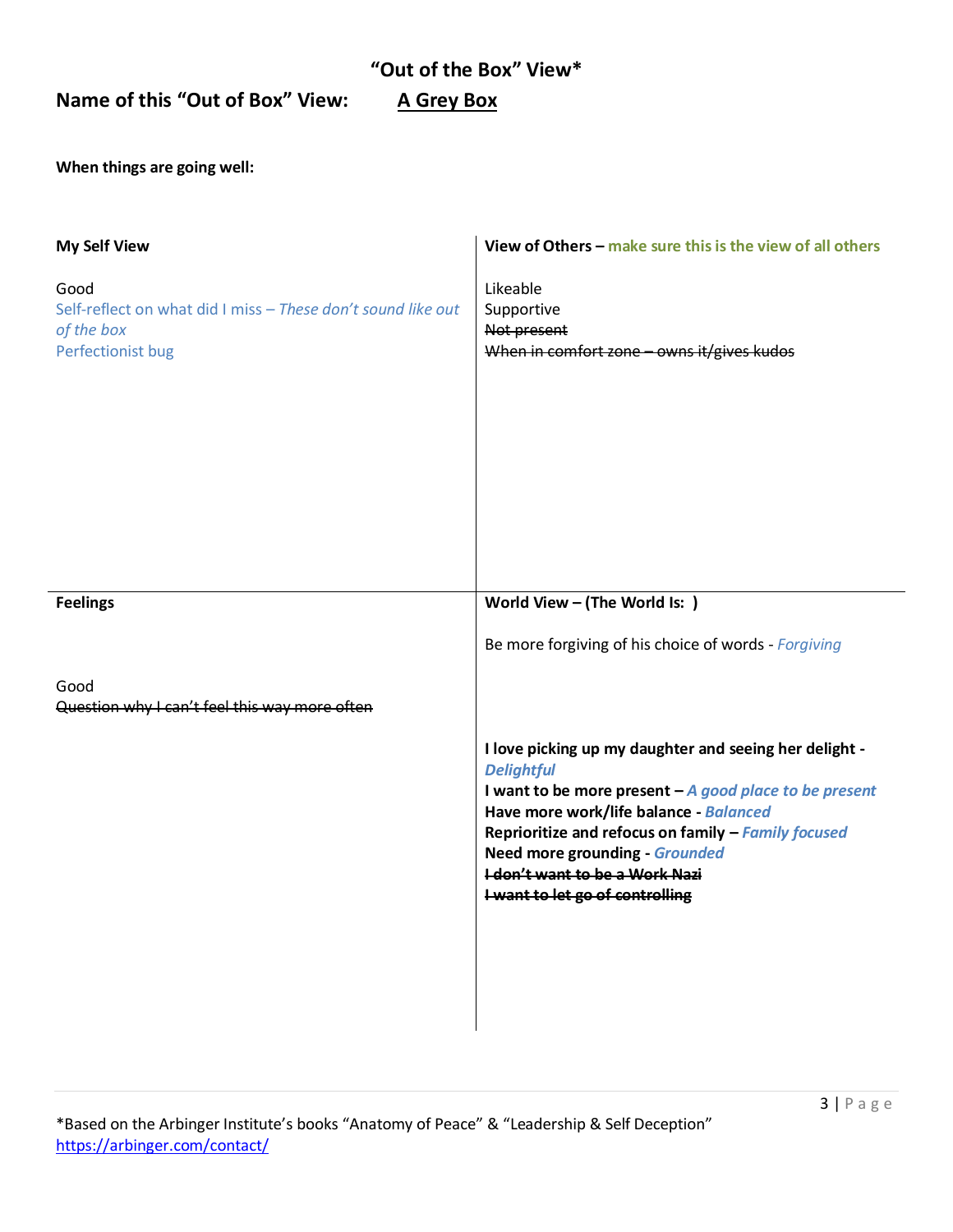- Are you able to function better with others "Out of the Box" or in "The Box?"
- Which world view is true more of the time?
- What would need to shift in yourself to be "Out of the Box" more often?